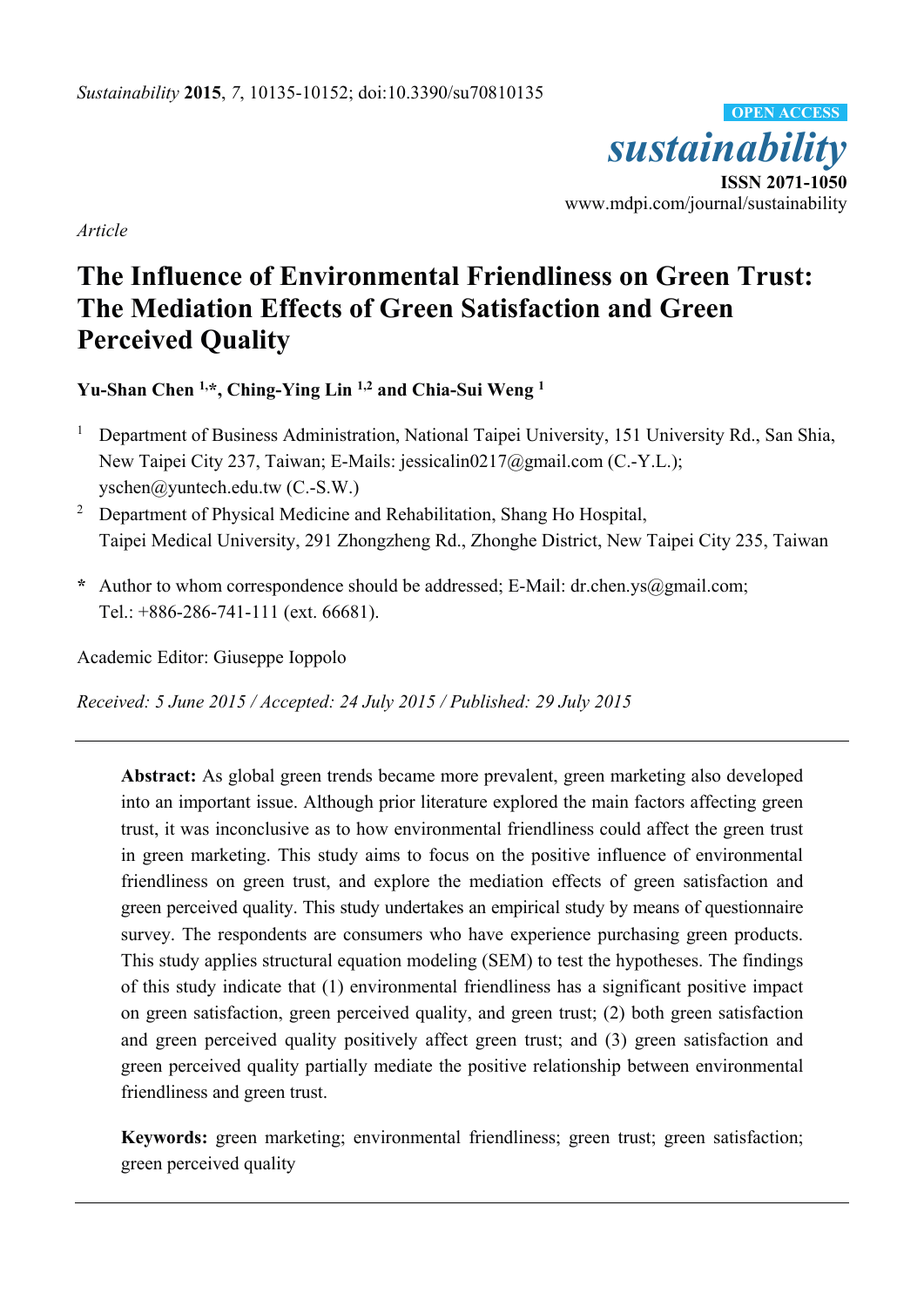## **1. Introduction**

The impact of industrial activities on the Earth's environment intensified in the 1970s, and the serious pollution eventually stimulated environmental movements throughout the world. People became increasingly conscious of the importance of the environment, and the United Nations General Assembly established the first United Nations Environment Program (UNPE) in 1972. The primary goal of the UNPE is to manage environmental movements by various United Nations agencies, develop pollution prevention measures, and protect the planet from pollution. As a result, the concept of green environmental management began to gain popularity. At the same time, businesses were

As the green movements become more prevalent, consumers will eventually change their purchase behaviors and become more receptive to green products [2]. Today, the number of environmentally conscious consumers has grown, and customers are realizing the direct and significant impact of their purchase behaviors on the environment. Environmental issues are taken into their purchase consideration to contribute to the global environment. More consumers are willing to purchase green products even if the price of the green products is higher [3].

motivated to take on more social responsibility and to adopt green marketing strategies as their operational philosophy by thoroughly transforming their traditional business marketing strategies [1].

The development of green production and consumption is a global trend. For sustainable development of the Earth, we must strive to change traditional production and consumption practices. For several decades, with increasing green awareness, Taiwan has promoted green movements. In addition, there are more green products available in Taiwan. However, a significant number of consumers distrust green products, and are wary of the environmental functionality of a particular brand or company.

Customer perceived quality and satisfaction are reflected in customer trust and loyalty [4]. Consumers develop emotional responses to a product or service through their purchase experience, and their pleasure toward that product or service is an indication of their satisfaction [5]. Moreover, customers who are more satisfied with a product are more willing to establish a long-term relationship with the seller [6]. Literature on marketing has shown that satisfaction is an antecedent of trust. In addition, cognitive perception of product quality is an attribute of product or brand perception, but consumers often lack sufficient information about the sellers. Therefore, how to create customer trust toward a product or brand is a pressing market issue [7]. When customer satisfaction toward a product or service is greater than customer expectation, the customer might continue purchasing the product and recommend the product to others [8].

Based on the above research background and motivation, this study examines how the degree of environmental friendliness of green products, green satisfaction, and green perceived quality impact green trust. The research objectives are listed as follows:

- (1) Exploring the impact of environmental friendliness on green satisfaction, green perceived quality and green trust.
- (2) Discussing the impacts of green perceived quality and green satisfaction on green trust.
- (3) Investigating whether green perceived quality and green satisfaction mediate the relationship between environmental friendliness and green trust.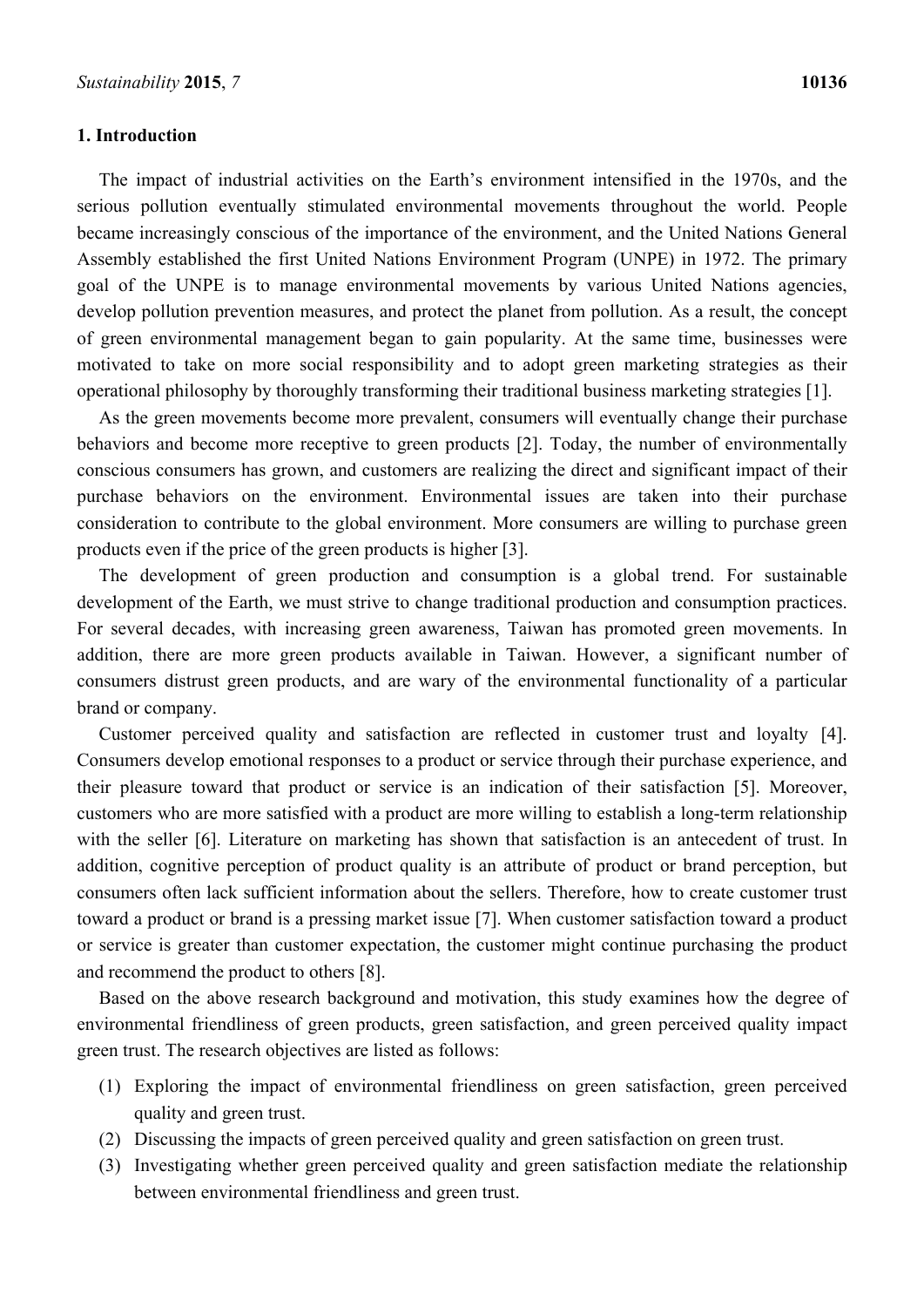#### **2. Literature Review and Hypothesis Development**

Owing to the increasing prevalence of green marketing issues, more customers have gradually become consumer advocates of a green lifestyle willing to pay higher prices to purchase green products that reduce environmental harm [9]. Most of the past literature on environmental friendliness focused on environmentally friendly behavior (EFB), as well as green materials and technology [10].

# *2.1. Environmentally Friendly Behavior (EFB)*

Environmentally friendly behavior stems from consumers' environmental concerns and feelings elicited by green issues [11]. According to Zimmer *et al.* [11], environmental concern attitude, personal norms and injunctive norms significantly affect EFB. Of these factors, personal norms have a greater impact than injunctive norms, indicating that when consumers have an inner sense of "should" toward a green issue, their actions often conform to norms that are perceived as consistent with their personal norms. Injunctive norms have a greater impact than environmental concern attitude, thereby indicating that personal feelings arising from social pressure can better motivate EPB in consumers than feelings elicited by green issues [12].

Consumer EFB include buying behaviors such as: reading labels, using biodegradable trash bags and cleaning supplies, buying reusable packaging materials, recycling products and donating to environmental groups. From the perspective of intent and behavior, scholars define consumer EFB as a subset of altruistic or pro-social behaviors [13]. Past research has established consumers' willingness to pay more for environmentally friendly products and services [14]. The intentions to engage in environmentally friendly behavior (EFB) have been discussed in prior literature. The most popular intentions include: "intentions to visit/choose environmental friendly services", "willingness to pay more for environmentally friendly products or services", "commitment to environmentally friendly services", and "word of mouth of environmentally friendly communications" [10]. Previous literature uses values as factors determining environmentally friendly behavior (EFB) on the application of the altruistic behavior concept [15]. Many prior studies apply personal norms, feelings of moral obligation, and altruism to explore behaviors related to energy saving [16], recycling [17], and taking action in environment protection [18].

## *2.2. Green Materials and Technology*

In recent years, the biotechnology industry has defied the law of genetics with genetic modifications, making genetic engineering a new way of being environmentally friendly [19]. In the chemical industry, solvent paints that emit volatile organic compounds into the air while drying have become a serious threat to the environment. Hence, countries are formulating environmental regulations on carbon emissions, and are committed to transforming the paint manufacturing industry. Current goals for paint include the 5Es:

- (1) Excellence of finish
- (2) Ease of application
- (3) Economics
- (4) Energy saving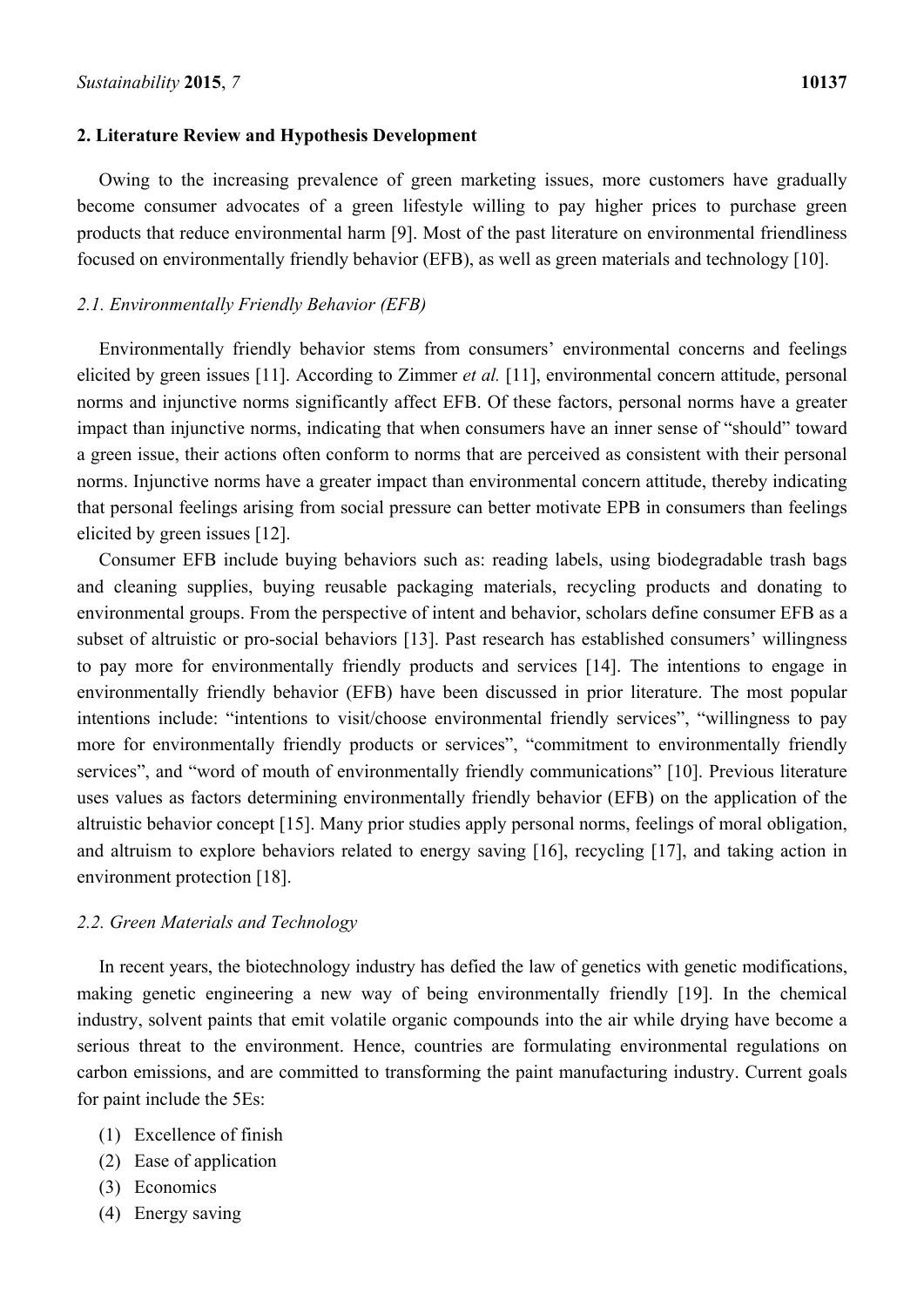# (5) Environmental friendliness

Future development will emphasize environmentally friendly paint (also known as green paint), such as sewage purification paint and air purification paint. Catalysts and composite materials will be integrated with paint technology to help achieve environmental friendliness [20]. Green labels, such as those with the current energy-rating label, can help bridge the gap between green consumers' values and behaviors [21].

Green satisfaction refers to "the willingness to expect environmental effectiveness from a product or service (or brand) due to the product or service being reliable, friendly and having green capability" [22]. Based on past research, companies have used differentiated strategies in green marketing to satisfy consumer green demand [22,23]. Prior research has thus argued that if green marketing activities exhibit positive environmental behaviors and attitudes, they can satisfy consumer demand and positively impact green satisfaction [22,24–26]. Therefore, this study proposes the following initial hypothesis:

# *Hypothesis 1 (H1). The degree of a product's environmental friendliness has a positive influence on its green satisfaction.*

Due to global warming, consumers are willing to pay more attention to the environment, and are becoming committed to buying green products [27]. Therefore, companies are eager to enhance their products' environmental friendliness in their manufacturing processes so that consumers will perceive their products as having a higher level of environmental quality [28]. Green perceived quality refers to "the customer's judgment about a brand's overall environmental excellence or superiority" [25–27]. Based on a literature review, this study asserts that if green products can satisfy consumer demand for environmentally friendly behaviors (EFB), they will have a positive influence on green perceived quality [25]. Therefore, this research proposes the following hypothesis.

# *Hypothesis 2 (H2). The degree of a product's environmental friendliness has a positive influence on its green perceived quality.*

Green trust is defined as "a willingness to depend on a product, service, or brand based on the belief or expectation resulting from its credibility, benevolence, and ability about its environmental performance" [22,24,25,29,30]. If consumers question the environmental friendliness of a product, they will also doubt the environmental reliability, effectiveness, and capability of the product, and question its trustworthiness [29,31]. This study claims that green trust of a product is positively affected by the degree of environmental friendliness of the product. Therefore, this research proposes the following hypothesis:

# *Hypothesis 3 (H3). The degree of a product's environmental friendliness has a positive influence on its green trust.*

#### *2.3. Green Satisfaction*

Traditionally, customer satisfaction is perceived as a determinant of long-term customer behavior. Among "dissatisfied" customers, 91% are unwilling to repurchase the products, and would only convey to others positive emotions [32]. In other words, only satisfied customers will repeat buying behavior and bring long-term benefits to businesses; therefore, enhancing customer satisfaction is a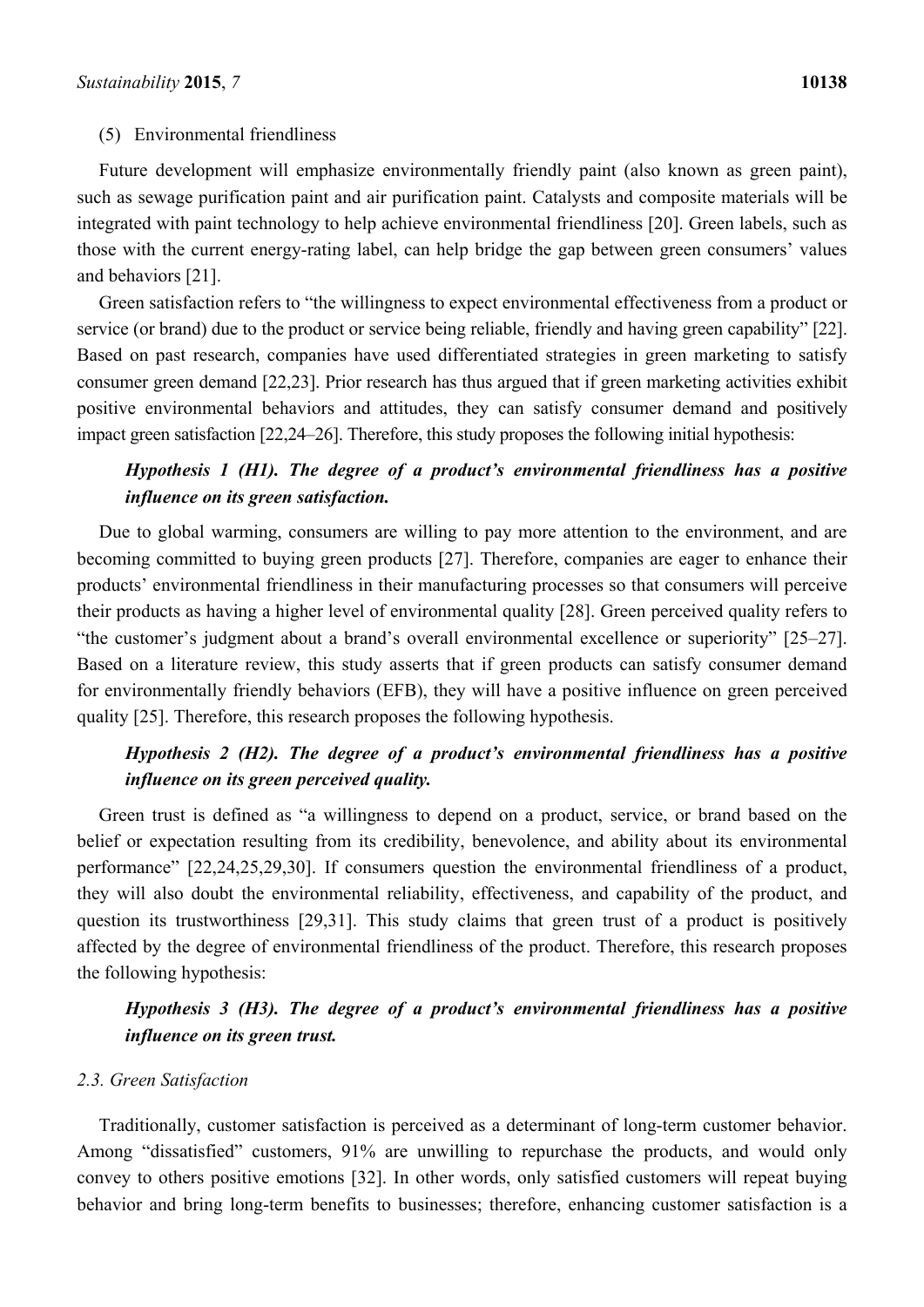major for most companies [33]. Satisfaction has been widely used to measure the relationship between consumers and businesses, while higher satisfaction indicates a higher chance that customers will repurchase a product [34]. Overall, satisfaction is defined as the emotional impact of a product on consumers after they have evaluated their use of the product [35].

Consumer satisfaction can well explain purchase behaviors such as complaints or word-of-mouth effect; satisfaction of a product or service is thus an essential determinant in customer relationship [36]. In marketing, trust is a higher level of evaluation attribute than satisfaction. When customers are satisfied with a transaction and feel secure in their relationship with the vendor, they develop trust and are willing to believe the promises of the business [37]. Satisfaction goal affects trust, and trust in turn affects commitment in a one-way causal relationship [38].

Previous research indicates that satisfaction positively affects trust, so satisfaction is an antecedent of trust [39]. As a result, customer satisfaction has a positive impact on trust, commitment and future willingness to buy [4]. By further dividing satisfaction into economic satisfaction and non-economic satisfaction, prior research shows that both economic and non-economic satisfaction significantly affect trust [40]. Satisfaction is emphasized in the customer relationship management, because of its impact on long-term relationship, loyalty, repurchase intention, trust, and word-of-mouth effect [41]. Based on the above, satisfaction generates customer trust toward a service or product provider, and this study therefore proposes the following hypothesis:

# *Hypothesis 4 (H4). A product's green satisfaction has a positive influence on its green trust.*

#### *2.4. Green Perceived Quality*

Product quality can be divided into "objective quality" and "perceived quality." Objective quality describes the technological advantages or strengths of products using measurable or expected standards. Perceived quality is based on product or service user overall assessment of product or service excellence or superiority, and is usually more highly abstract than simple reference to product attributes [42].

The main reasons for the differences between perceived quality and objective quality are: (1) perceived quality is affected by pre-existing consumer impression; (2) consumer perception of important quality dimensions differ from that of manufacturers; and (3) due to information disparity, consumers fail to obtain comprehensive information, and thus make inferences about product quality based on only one or two selected pieces of information [43]. However, past research suggests that all quality measures are of perceived quality because quality perception is the result of assessment, and therefore, in reality, objective quality is non-existent [44].

Perceived quality is defined as "the overall assessment of product or service excellence or superiority by the user" [42]. Measures of perceived quality can be determined by the five dimensions: ease of use, functionality, performance, service capability, and reputation [45].

If consumers have no prior experience with buying a product, trust belief cannot be based on past experience in the early stage of purchasing; thus perceived quality of the product influences the consumers in their buying decisions [46]. Furthermore, brand trust appears to serve as a key factor of brand commitment and brand loyalty [47].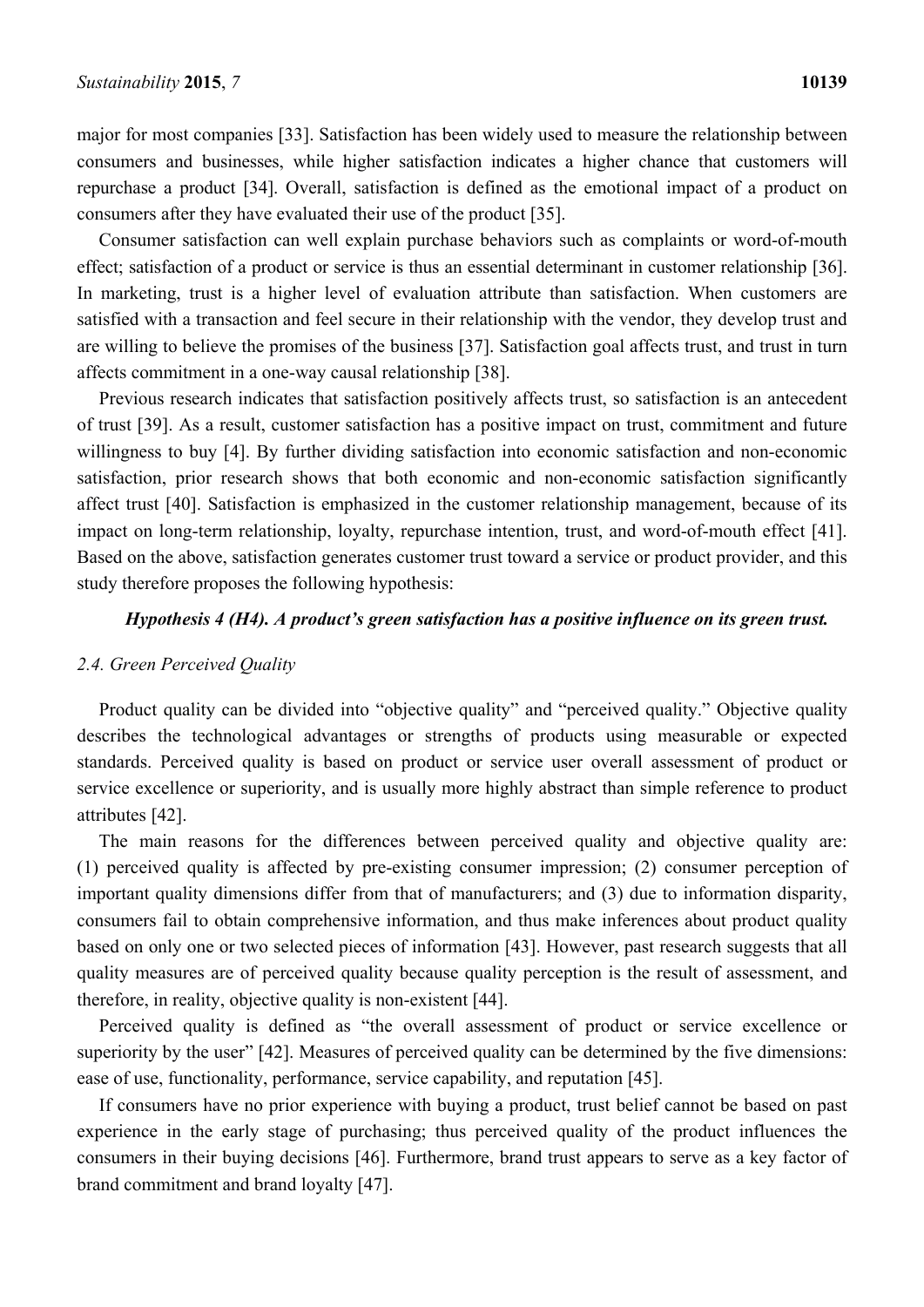Past research has shown that perceived quality can help enhance mutual trust between consumers and sellers [44]. In fact, even perceived quality positively affects trust [48]. Trust indicates the degree of perceived reliability or confidence that consumers have toward a person, event, object or process. Thus positive consumer feelings about the reliability or quality of a product or service increase consumer trust in the product. Past literature argues that perceived quality is an antecedent of trust [45], and therefore this study proposed the following hypothesis:

*Hypothesis 5 (H5). A product's green perceived quality has a positive influence on its green trust.* 

# *2.5. Green Trust*

Trust is a belief that the other party is reliable and dependable, and that the other party is not manipulative and is committed to its promises [49]. Trust is based on integrity, benevolence and competence. In marketing, trust is often defined according to social psychology studies, which maintain that trust is based on the reliability and goodwill of the other party. Reliability refers to the degree of trust toward speech, words and behaviors, whereas goodwill refers to concern about the goals and welfare of both parties, and the pursuit of the greatest common interest [50].

As consumers trust increases, anxiety and uncertainty are reduced, and the integrity of the brand or company is strengthened. Previous research has asserted that the foundation of trust is divided into four dimensions—cognition base, affect base, experience base and personality oriented—as follows [51]:

- (1) Affect-based dimension refers to the impact of outside third-party influence on consumer perception of a business.
- (2) Experience-based dimension refers to consumers' overall evaluation of their cumulative interaction with a company.
- (3) Cognition-based (observation-based) dimension refers to the impact of direct consumer interaction with a merchant on consumer perception.
- (4) Personality-oriented dimension refers to the personal characteristics and shopping habits of consumers.

Based on the above model, this research proposes that there are mediators bridging the relationship between a product's environmental friendliness and green trust. Firstly, this study posits that green satisfaction reflects an experience-based dimension, thereby encouraging a relationship between environmental friendliness and green trust. Secondly, this study asserts that green perceived quality represents a cognition-based dimension and that a product's green perceived quality mediates the relationship between its environmental friendliness and green trust. Hence, two other hypotheses are proposed in the following:

*Hypothesis 6 (H6). A product's green satisfaction mediates the relationship between its environmental friendliness and green trust.* 

*Hypothesis 7 (H7). A product's green perceived quality mediates the relationship between its environmental friendliness and green trust.*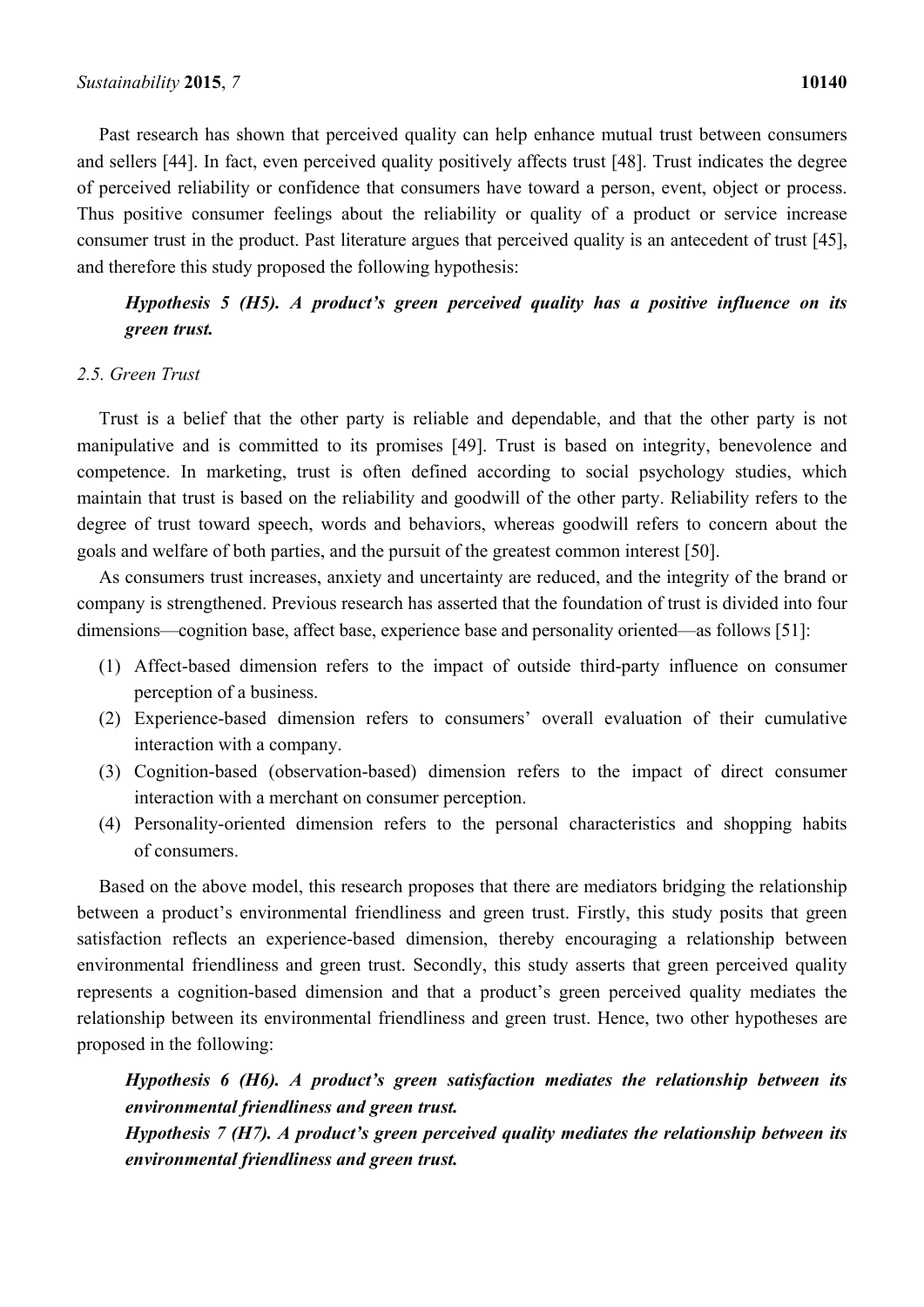As this study asserts that environmental friendliness of a product positively affects its green satisfaction, green perceived quality, and green trust, it thus follows that the relationship between environmental friendliness and green trust is partially mediated by green satisfaction and green perceived quality. The antecedent of the research framework is environmental friendliness and consequently green trust, whereas green satisfaction and green perceived quality are two partial mediators. The research framework is reported in Figure 1.



**Figure 1.** Research framework.

# **3. Methodology and Measurement**

#### *3.1. Data Collection and the Sample*

This study tests the hypotheses and research framework by means of questionnaire survey. The unit of analysis in this study is at the consumer level. The research object of this study is Taiwanese consumers who have the purchase experience of green products in Taiwan. We randomly selected Taiwanese consumers from the *Yellow Book of Taiwan*. At first, we asked them whether they had the purchase experience of green products in the phone calls. We delete the selected consumers who had not yet purchased green products. The questionnaires were mailed to the randomly selected consumers with purchase experience of green products. The questionnaire items were originally designed in English and then translated into Chinese by two experts in the management field in Taiwan competent in both languages. To avoid cultural bias and ensure validity, the Chinese version was retranslated into English by another two experts competent in both languages in the management field in Taiwan and thoroughly examined for any misunderstandings due to translation. These back-translated questionnaire items and distinct classes of attitudes are the same as the original English ones.

Before mailing the survey to the respondents, five scholars were asked to revise the questionnaire in the first pretest. The questionnaires were then randomly mailed to ten consumers with purchase experience of green products. They were invited to answer the questionnaire. Ambiguities in meanings and terms in the second pretest were also sought out. Thus, the questionnaire of this paper possesses a necessarily high level of content validity. A total of 1500 questionnaires were sent to the randomly sampled consumers. There are 477 valid questionnaires and the effective response rate is 31.8%.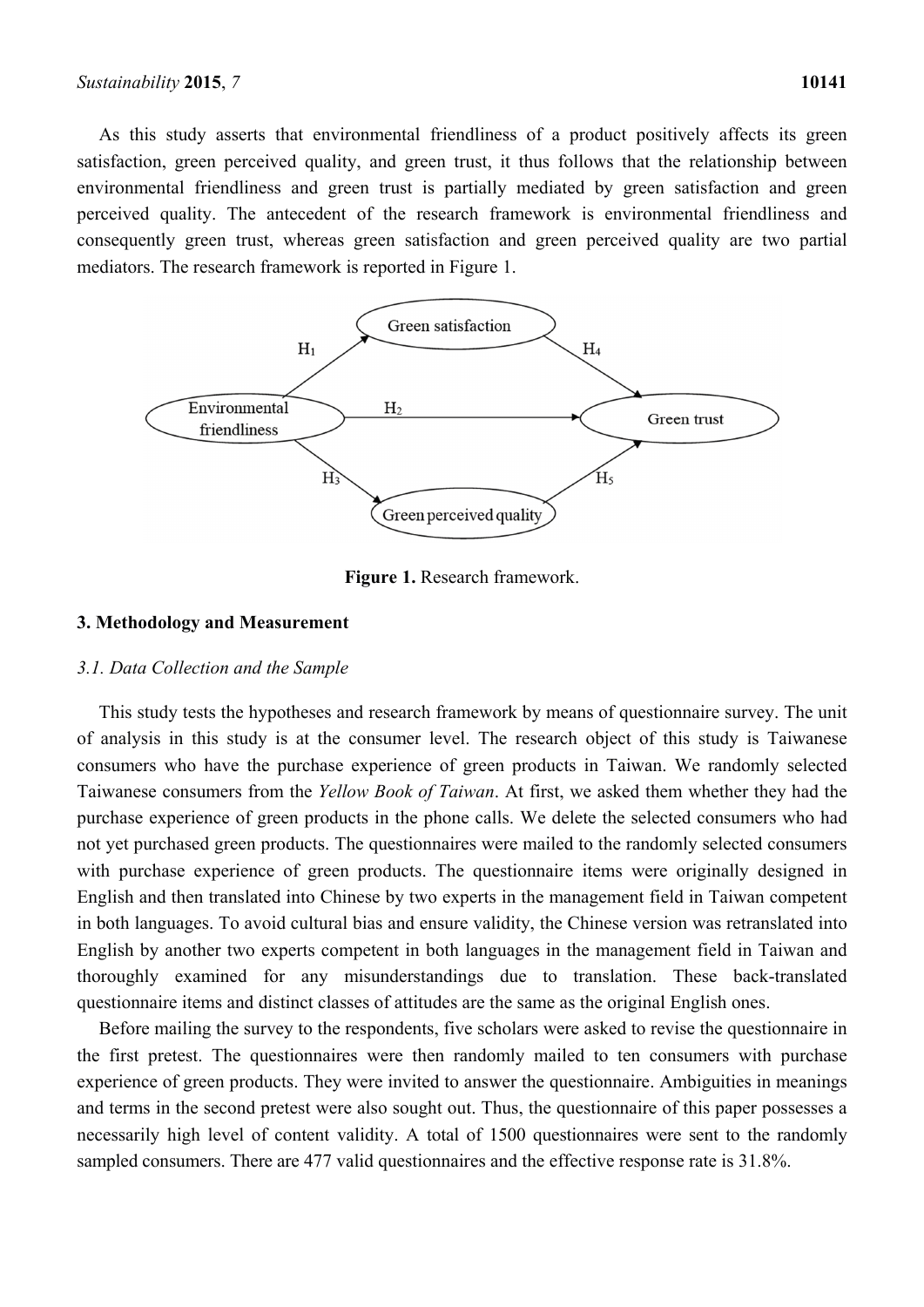#### *3.2. The Measurement of the Constructs*

This study measures the questionnaire items by means of the "seven-point Likert scale from 1 to 7" rating, with choices from "strongly disagree" to "strongly agree." The definitions and measurements of the constructs in this study are described in the following:

*Environmental friendliness.* This study focuses on a product's environmental friendliness rather than consumers' or companies' environmental friendliness. Few studies explored the concept of a product's environmental friendliness. Past studies have examined environmentally friendly behaviors of consumers based on the purchase intention of green products to satisfy environmental pressure or fulfill personal green expectation [11]. Moreover, the assessment for environmental friendliness of products includes low pollution and non-environmental destruction during their life cycle. Therefore, the operational definition of environmental friendliness of a product is the "consumers' belief that the performance of environmental features of a product (…) can reduce environmental impact." The measurement of environmental friendliness includes three items: (1) You believe that this product is environmentally friendly; (2) You believe that using this product can reduce environmental impact; (3) Compared to other similar products, this product is more environmentally friendly.

*Green satisfaction.* Satisfaction is the overall pleasure or perceived satisfaction that consumers obtained from the quality of a product or service, and fulfilling customer expectation and demand is considered a determining factor in long-term customer behavior. Based on the prior literature, the operational definition of green satisfaction is "a pleasurable level of consumption-related fulfillment to satisfy a customer's environmental desires, sustainable expectations, and green needs [22,25,26]." The measurement of green satisfaction includes six items: (1) You are glad about the decision to select this product because of its environmental image; (2) You think that it is a right decision to purchase this product because of its environmental functionality; (3) Overall, you are happy to purchase this product because it is environmentally friendly; (4) From an environmental effectiveness perspective, buying that product is the right decision; (5) You are satisfied with the environmental appeal of that product; (6) Overall, you are satisfied with this product because of its environmental performance.

*Green perceived quality.* Perceived quality which is different from objective quality is based on consumer overall evaluation of the superiority or excellence of a product or service [42]. This study refers to Chen and Chang [27], Chen and Chang [25], and Chen *et al.* [26] to define green perceived quality as "the customer's judgment about a brand's overall environmental excellence or superiority." The measurement of green perceived quality includes five items: (1) The quality of this product is regarded as the best benchmark with respect to environmental concern; (2) The quality of this product is reliable with respect to environmental consideration; (3) The quality of this product is durable with respect to environmental performance; (4) The quality of this product is excellent with respect to environmental image; (5) The quality of this product is professional with respect to environmental reputation.

*Green trust.* Based on the research of Chen [22], this study defines "green trust" as "a willingness to depend on a product, service, or brand based on the belief or expectation resulting from its credibility, benevolence, and ability about its environmental performance." In addition, this study refers to Chen and Chang [29], Chen and Chang [30], Chen and Chang [25], and Chen [24] to measure green trust, and its measurement includes four items: (1) You believe that this product's environmental image is generally reliable; (2) You think that this product's environmental functionality is generally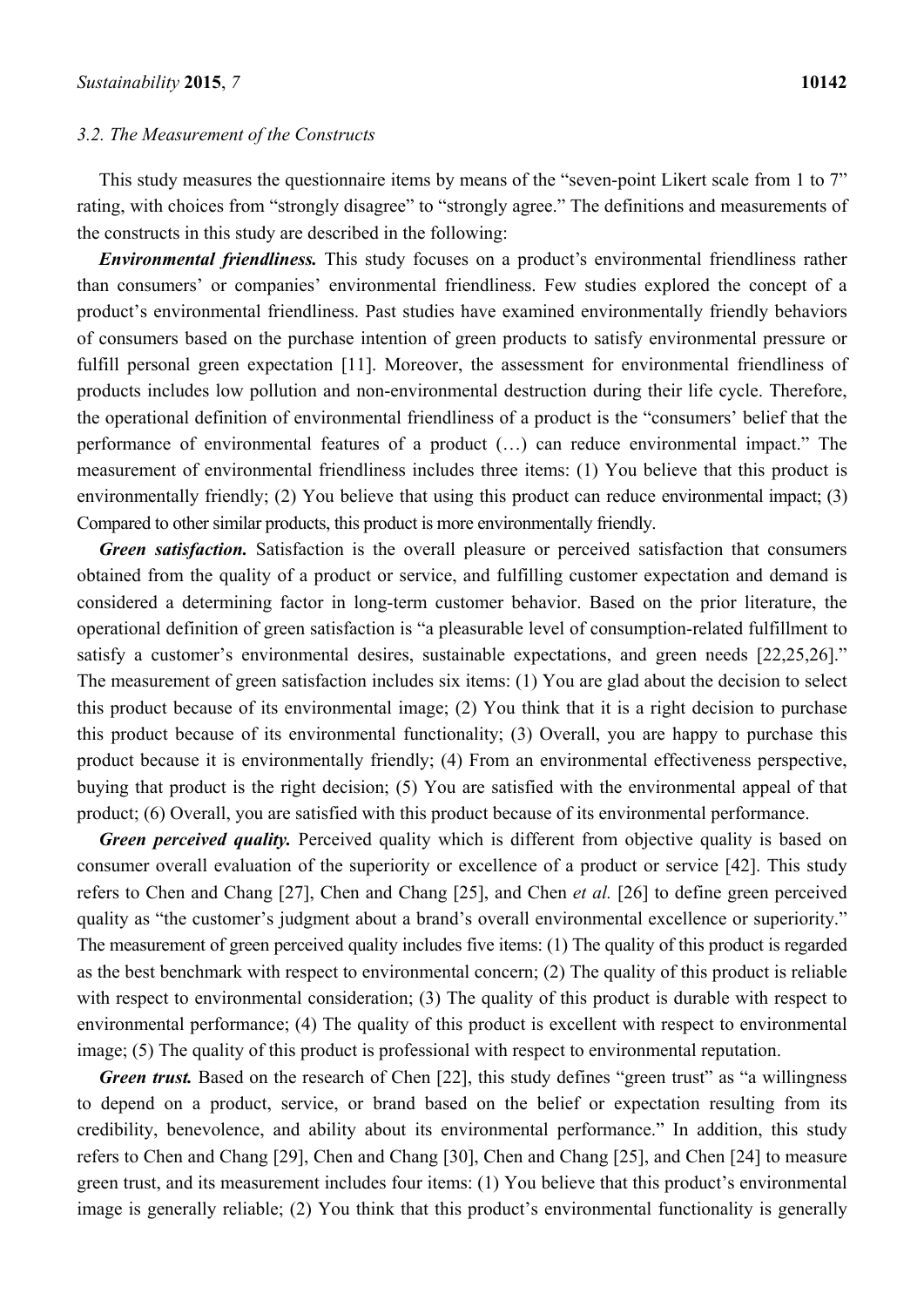dependable; (3) Overall, you believe that this product's environmental claims are trustworthy; (4) This product's environmental performance meets your expectations.

### **4. Empirical Results**

Structural equation modeling (SEM) commonly refers to a combination of two things: a "measurement model" that defines latent variables using several observed variables, and a "structural model" that connects latent variables according to research models. SEM is widely used in the social sciences due to its ability to isolate observational error from measurement of latent variables. We uses questionnaire survey to measure the four constructs, environmental friendliness, green satisfaction, green perceived quality, and green trust, which are latent variables. That is why this study uses SEM to verify the hypotheses. This study used the AMOS 21.0 software to analyze structural equation modeling (SEM) to estimate parameters, test the fit of the model, and verify the hypotheses. SEM of this study examines the two levels of analysis, the measurement model and the structure model, and their results are shown in the following. This study uses the method of maximum likelihood estimation (MLE) in the SEM model.

# *4.1. The Results of the Measurement Model*

This study shows the descriptive statistics of the questionnaire items in Table 1. This reliability and validity in the study are evaluated. As shown in Table 2, the Cronbach's  $\alpha$  coefficient for each construct is more than 0.85. Because the Cronbach's α coefficients of all constructs are more than 0.7, the measurement of this study is acceptable in reliability [52].

This study used average variation extraction (AVE) to test the convergent validity and discriminant validity of the measurement. Average variation extraction (AVE) calculates how well observed questionnaire items of a construct explain the average variation of the construct [53]. As shown in Table 2, the AVEs of the four constructs are respectively 0.658, 0.723, 0.587 and 0.667. Since the AVEs of the four constructs are more than 0.5, it indicates that the convergent validity of the measurement is acceptable [53].

To meet the requirement of the discriminant validity, the square root of a construct's AVE must be higher than the correlations between the construct and the other ones in the study [53]. As shown in Table 3, the diagonal elements are the square root values of AVEs, and the other elements are Pearson correlation coefficients among the constructs. For example, the square roots of the AVEs for the two constructs, environmental friendliness and green satisfaction, are 0.8106 and 0.8499 which are more than the correlation, 0.789, between them in Table 3. It shows that there is adequate discriminant validity between the two constructs. The square roots of all constructs' AVEs of this study are all more than the correlations among all constructs in Table 3. Thus, the discriminant validity of the measurement is acceptable.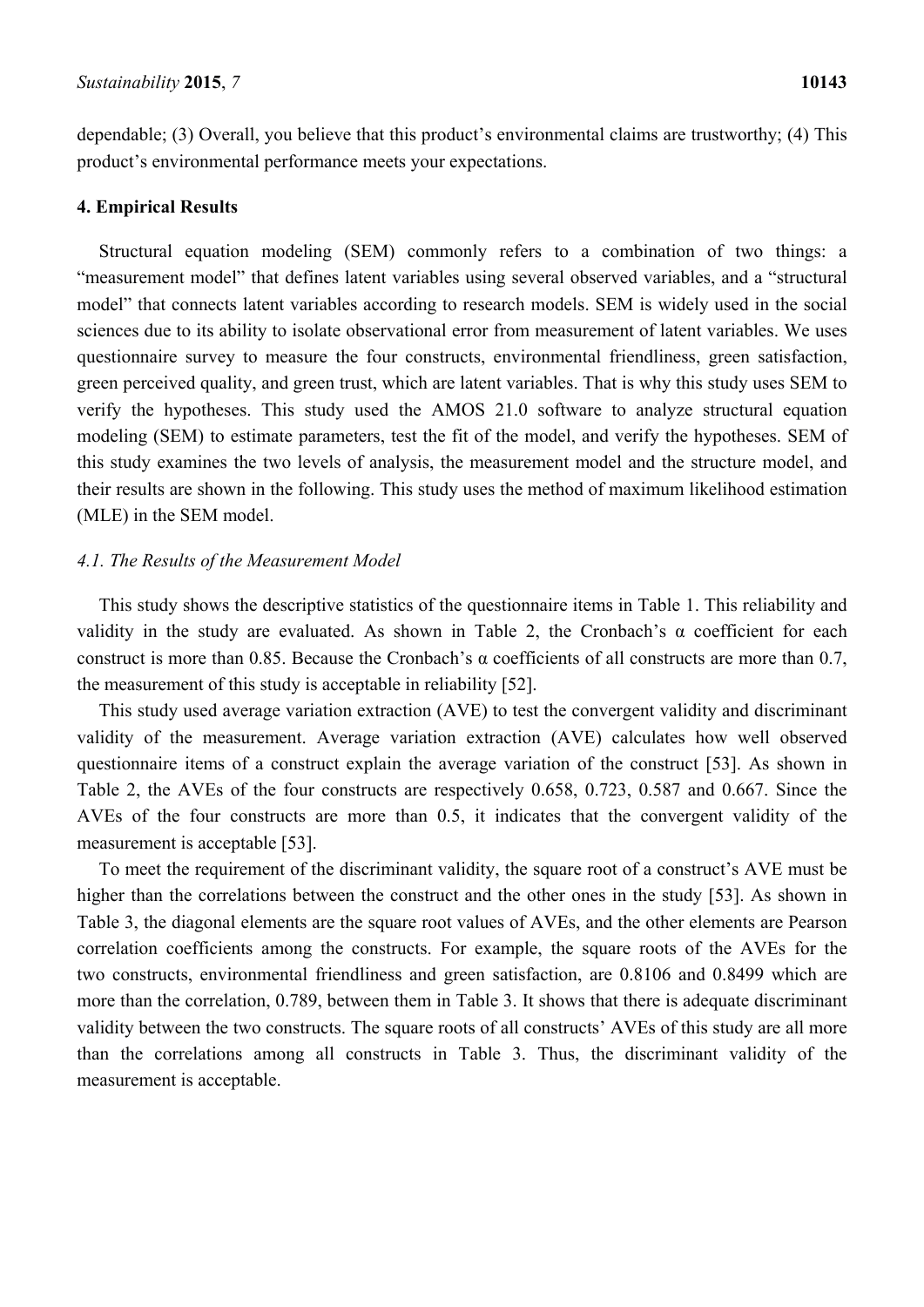|                    | <b>Constructs/Ouestionnaire Items</b>                                                                      | Mean  | <b>Standard</b><br><b>Deviation</b> |
|--------------------|------------------------------------------------------------------------------------------------------------|-------|-------------------------------------|
|                    | <b>Environmental Friendliness</b>                                                                          | 5.181 | 0.912                               |
| EF <sub>1</sub>    | You believe that this product is environmentally friendly.                                                 | 5.090 | 1.040                               |
| $EF_2$             | You believe that using this product can reduce environmental impact.                                       | 5.363 | 1.025                               |
| $EF_3$             | Compared to other similar products, this product is more environmentally friendly.                         | 5.090 | 1.036                               |
| Green Satisfaction |                                                                                                            | 5.275 | 0.894                               |
| $GS_1$             | You are glad about the decision to select this product because of its environmental image.                 | 5.229 | 1.014                               |
| $GS_2$             | You think that it is a right decision to purchase this product because of its environmental functionality. | 5.229 | 1.029                               |
| $GS_3$             | Overall, you are happy to purchase this product because it is environmentally friendly.                    | 5.329 | 0.996                               |
| $GS_4$             | From an environmental effectiveness perspective, buying that product is the right decision.                | 5.407 | 0.972                               |
| $GS_5$             | You are satisfied with the environmental appeal of that product.                                           | 5.256 | 1.035                               |
| $GS_6$             | Overall, you are satisfied with this product because of its environmental performance.                     | 5.164 | 1.049                               |
|                    | <b>Green Perceived Quality</b>                                                                             | 4.987 | 0.870                               |
| $G P Q$ $1$        | The quality of this product is regarded as the best benchmark with respect to environmental concern.       | 4.732 | 1.041                               |
| $GPO_2$            | The quality of this product is reliable with respect to environmental consideration.                       | 5.172 | 0.991                               |
| $G P Q$ $3$        | The quality of this product is durable with respect to environmental performance.                          | 4.866 | 1.128                               |
| $GPO_4$            | The quality of this product is excellent with respect to environmental image.                              | 5.027 | 1.089                               |
| $GPO_5$            | The quality of this product is professional with respect to environmental reputation.                      | 5.136 | 1.053                               |

| Table 1. Descriptive statistics of the questionnaire items. |  |  |  |
|-------------------------------------------------------------|--|--|--|
|                                                             |  |  |  |

| GPQ 2           | The quality of this product is reliable with respect to environmental consideration.  | 5.172 | 0.991 |
|-----------------|---------------------------------------------------------------------------------------|-------|-------|
| $GPO_3$         | The quality of this product is durable with respect to environmental performance.     | 4.866 | 1.128 |
| GPQ 4           | The quality of this product is excellent with respect to environmental image.         | 5.027 | 1.089 |
| GPQ 5           | The quality of this product is professional with respect to environmental reputation. | 5.136 | 1.053 |
| Green Trust     |                                                                                       | 5.047 | 0.917 |
| GT 1            | You believe that this product's environmental image is generally reliable.            | 5.073 | 1.025 |
| GT <sub>2</sub> | You think that this product's environmental functionality is generally dependable.    | 5.205 | 0.981 |
| GT 3            | Overall, you believe that this product's environmental claims are trustworthy.        | 4.805 | 1.166 |
| GT 4            | This product's environmental performance meets your expectations.                     | 5.105 | 1.044 |

# **Table 2.** Item loadings ( $\lambda$ ), Cronbach's  $\alpha$  and AVE (average variation extraction).

| Construct                         | <b>Question Item</b> | Item Loading $(\lambda)$ | Cronbach's a | <b>AVE</b> |
|-----------------------------------|----------------------|--------------------------|--------------|------------|
|                                   | $EF_1$               | 0.841                    |              |            |
| <b>Environmental Friendliness</b> | $EF_2$               | $0.833$ ***              | 0.859        | 0.658      |
|                                   | EF 3                 | $0.756$ ***              |              |            |
|                                   | GS 1                 | 0.802                    |              |            |
|                                   | $GS_2$               | $0.857$ ***              |              |            |
|                                   | $GS_3$               | $0.887$ ***              |              |            |
| <b>Green Satisfaction</b>         | $GS_4$               | $0.844$ ***              | 0.942        | 0.723      |
|                                   | $GS_5$               | $0.855$ ***              |              |            |
|                                   | GS 6                 | $0.852$ ***              |              |            |
|                                   | $GPO_1$              | 0.705                    |              |            |
|                                   | $GPQ_2$              | $0.805$ ***              |              |            |
| Green Perceived Quality           | $GPQ_3$              | $0.726$ ***              | 0.882        | 0.587      |
|                                   | GPQ 4                | $0.789$ ***              |              |            |
|                                   | GPQ_5                | $0.801$ ***              |              |            |
|                                   | $GT_1$               | 0.832                    |              |            |
|                                   | $GT_2$               | $0.894$ ***              |              |            |
| Green Trust                       | $GT_3$               | $0.736$ ***              | 0.892        | 0.667      |
|                                   | GT 4                 | $0.797$ ***              |              |            |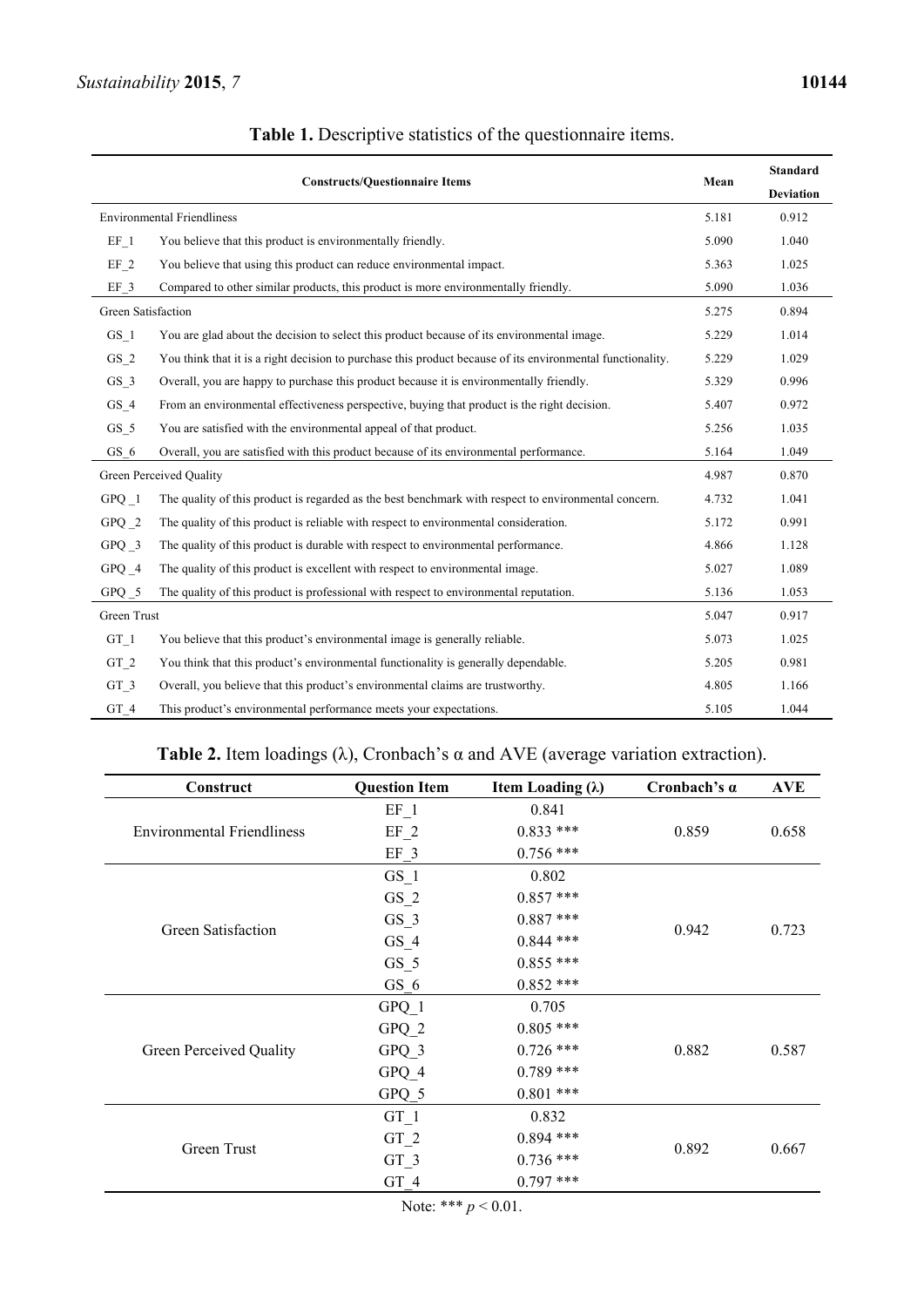**Table 3.** Pearson correlation coefficients and square root values of AVEs.

Note 1: The diagonal elements are the square root values of AVEs, and the other elements are Pearson correlation coefficients among the constructs. Note 2: \*\*\*  $p < 0.01$ .

#### *4.2. The Results of the Structural Model*

The overall fit of the model is divided into absolute goodness-of-fit, relative goodness-of-fit, and parsimonious goodness-of-fit [52]. For absolute goodness-of-fit, the Chi-square value/d.f. (degree of freedom) = 2.715, which is less than 3, the goodness-of-fit index (GFI) =  $0.927$ , which is more than 0.9, and the Root Mean Square Error  $(RMSE) = 0.06$ , which stands for satisfactory fit, represent an acceptable model fit. For relative goodness-of-fit index, the adjusted goodness-of-fit index  $(AGFI) = 0.900$ , which is more than 0.8, and the normed fit index  $(NFI) = 0.952$ , which is more than 0.9, stand for an acceptable model fit. For parsimonious goodness-of-fit, the comparative-fit index  $(CFI) = 0.969$ , which is more than 0.9, represents an acceptable model fit. Table 4 shows the various goodness-of-fit statistics of this study. According to the results of Table 4, the overall fit of the model in this study is acceptable.

|                 | Goodness-of-fit index    | Goodness-of-fit of study model | <b>Ideal Standard</b>                           |
|-----------------|--------------------------|--------------------------------|-------------------------------------------------|
|                 | $\chi^2$ (Chi-Square)    | 342.067                        | $\overline{\phantom{a}}$                        |
|                 | d.f. (degree of freedom) | 126                            | $\overline{\phantom{a}}$                        |
| Absolute        | $\chi^2$ (Chi-Square)/df | 2.715                          | $<$ 3 [54]                                      |
| goodness-of-fit | <b>GFI</b>               | 0.927                          | $>0.90$ [54]                                    |
|                 |                          |                                | $\leq 0.05$ indicates good fit 0.05 $\sim 0.08$ |
|                 | <b>RMSEA</b>             | 0.06                           | indicates satisfactory fit [54]                 |
| Relative        | AGFI                     | 0.900                          | $>0.8$ [54]                                     |
| goodness-of-fit | <b>NFI</b>               | 0.952                          | $>0.9$ [55]                                     |
| Parsimonious    |                          |                                |                                                 |
| goodness-of-fit | <b>CFI</b>               | 0.969                          | $>0.9$ [55]                                     |

**Table 4.** Goodness-of-fit indices of the research model.

This study applies the structural model of structural equation modeling (SEM) to explore the causal relationship among constructs. Figure 2 and Table 5 show the results of structural model of this study, and the path coefficients indicate the positive effects among the constructs in the structural model. The results of the structural model demonstrate that H1, H2, H3, H4, and H5 are all supported in this study.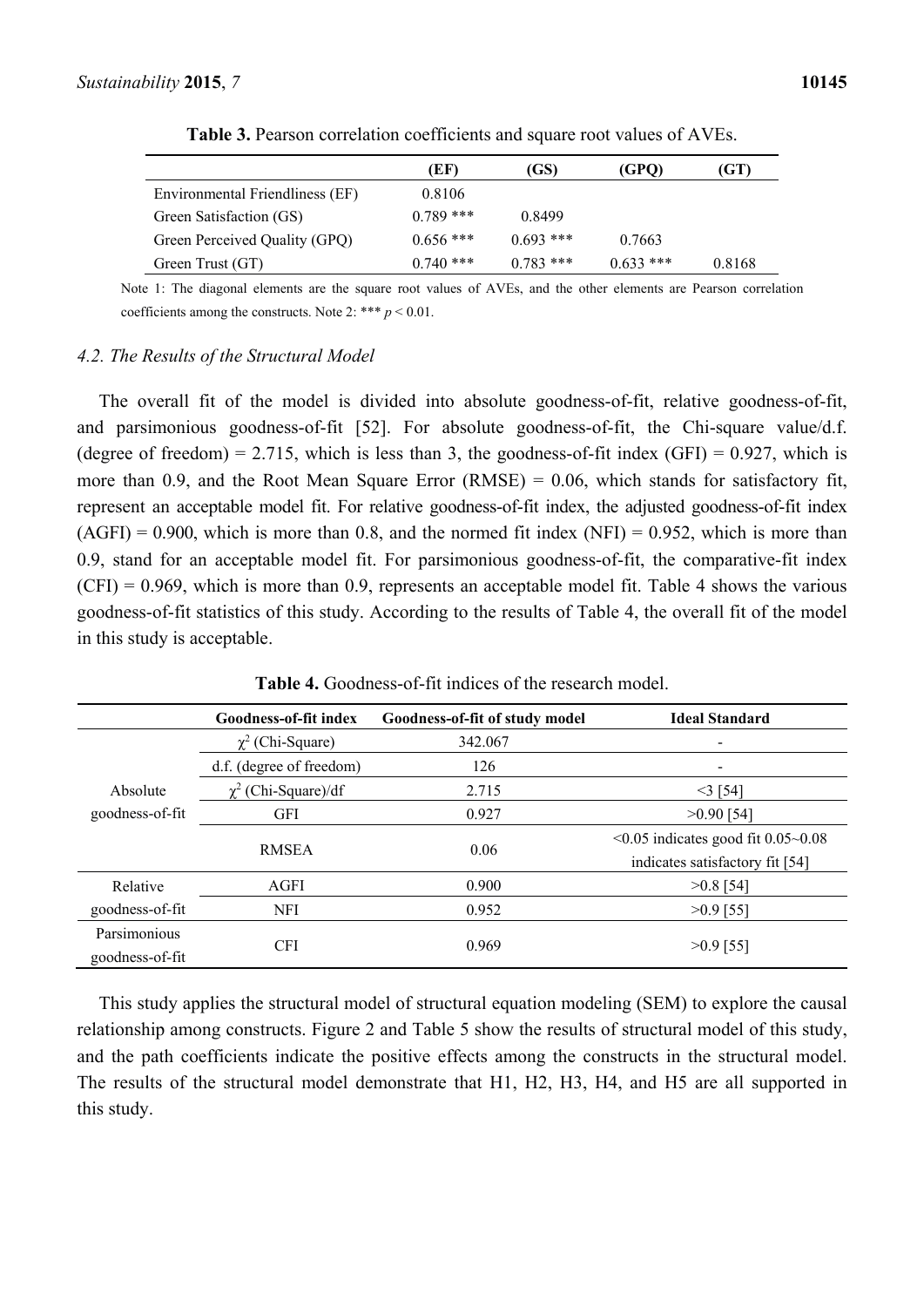

GFI=0.927, RMSEA=0.06, AGFI=0.9, NFI=0.952, CFI=0.969

| <b>Figure 2.</b> The results of the full model. (* $p < 0.1$ , ** $p < 0.05$ , *** $p < 0.01$ .) |  |  |
|--------------------------------------------------------------------------------------------------|--|--|
|--------------------------------------------------------------------------------------------------|--|--|

**Table 5.** Results of path analysis.

| <b>Hypothesis</b> | <b>Path Correlation</b>                                          | <b>Standardized Path Coefficient</b> |
|-------------------|------------------------------------------------------------------|--------------------------------------|
| $H_1$             | Environmental friendliness $\rightarrow$ Green satisfaction      | $0.901$ ***                          |
| H <sub>2</sub>    | Environmental friendliness $\rightarrow$ Green perceived quality | $0.806$ ***                          |
| H <sub>3</sub>    | Environmental friendliness $\rightarrow$ Green trust             | $0.371$ ***                          |
| $\rm{H}_{4}$      | Green satisfaction $\rightarrow$ Green trust                     | $0.452$ ***                          |
| H <sub>5</sub>    | Green perceived quality $\rightarrow$ Green trust                | $0.109*$                             |

Note: \* *p* < 0.1, \*\* *p* < 0.05, \*\*\* *p* < 0.01.

Besides the direct effect between environmental friendliness and green trust, Table 6 shows that there are two significant indirect effects between environmental friendliness and green trust. Speaking of the first indirect effect between environmental friendliness and green trust, environmental friendliness can positively affect green trust indirectly via green satisfaction which accounts for the indirect effect coefficient, 0.407, in Table 6. In regards to the second indirect effect between environmental friendliness and green trust, environmental friendliness can positively affect green trust indirectly via green perceived quality, which accounts for the indirect effect coefficient, 0.0879, in Table 6. Therefore, green satisfaction and green perceived quality have partial mediation effects between environmental friendliness and green trust. As a result, H6 and H7 are supported in this study.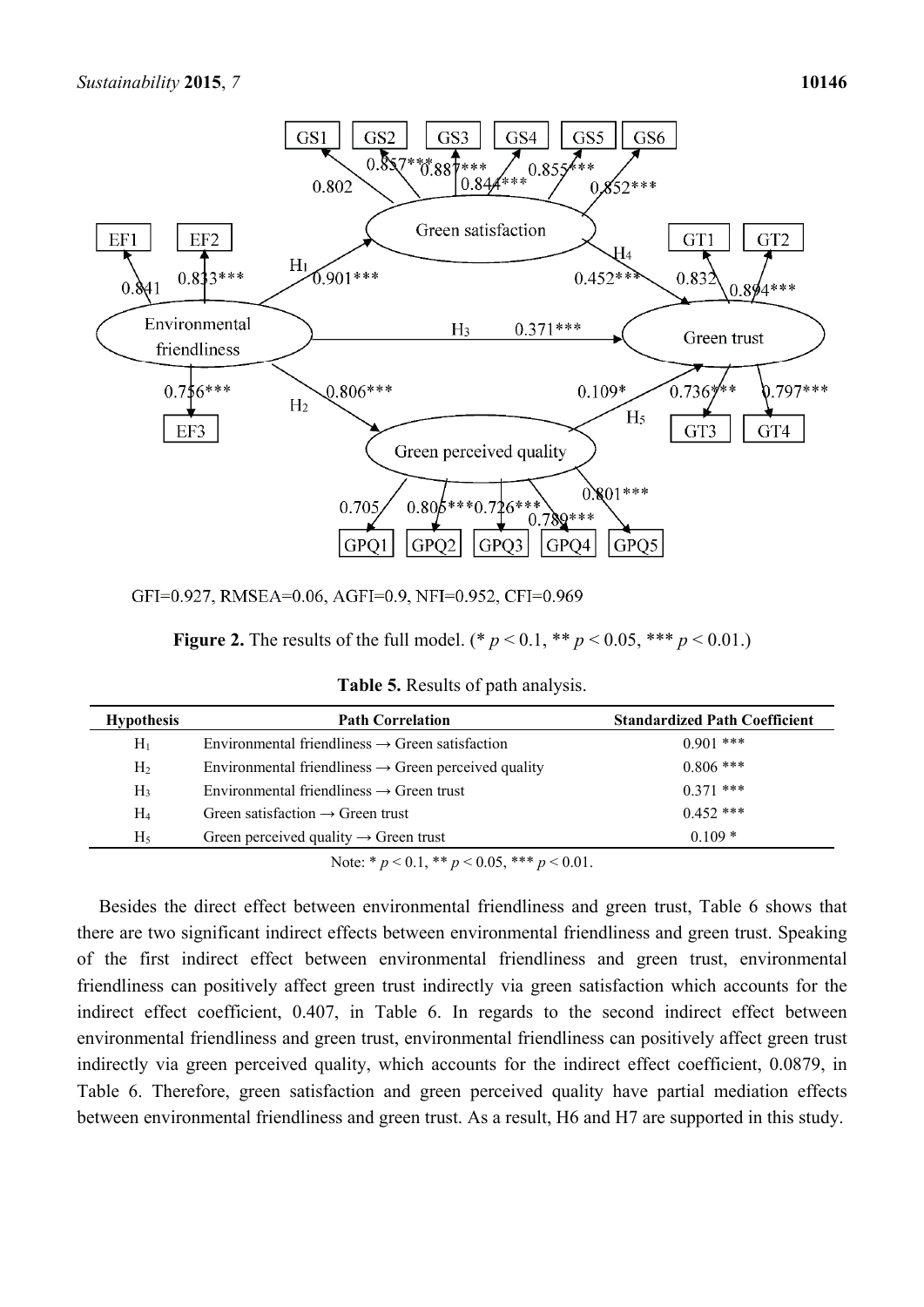| Direct Effect                                                                                        | 0.371  |
|------------------------------------------------------------------------------------------------------|--------|
| <b>Indirect Effects</b>                                                                              |        |
| Degree of environmental friendliness $\rightarrow$ Green satisfaction $\rightarrow$ Green trust      | 0.407  |
| Degree of environmental friendliness $\rightarrow$ Green perceived quality $\rightarrow$ Green trust | 0.0879 |
| <b>Total Indirect Effect</b>                                                                         | 0.4949 |
| <b>Total Effect</b>                                                                                  | 0.8659 |

**Table 6.** Direct and indirect effects of environmental friendliness.

### **5. Conclusions and Implications**

Promoting the trend of green marketing, this research explores the direct and indirect influences of environmental friendliness on green trust. Empirical results support the seven hypotheses. Previous research has not addressed how to generate green trust in the context of today's popular green trend. This study therefore generates a research model to discuss the influence of environmental friendliness on green trust and to investigate the mediation effects of green satisfaction and green perceived quality. In other words, this study proposes the increase of environmental friendliness as a way to enhance green trust via the two mediators, green satisfaction and green perceived quality. The results indicate that environmental friendliness positively relates to green trust. Furthermore, this study demonstrates that green perceived quality and green satisfaction are two partial mediators on the negative relationship between environmental friendliness and green trust. In addition, the results indicate that environmental friendliness is positively associated with green satisfaction and green perceived quality, which are positively associated with green trust. All hypotheses proposed in this study are supported. This study suggests that firms should increase their products' environmental friendliness to enhance their consumers' green trust. Furthermore, if companies would like to increase their customers' green trust, they have to improve their customers' green perceived quality and green satisfaction.

This research points out that environmental friendliness of a product has three approaches to positively influence its green trust. The first approach is that environmental friendliness of a product can positively affect its green trust directly. The second approach is that environmental friendliness of a product can positively influence its green trust indirectly via its green satisfaction. The third approach is that environmental friendliness of a product can positively affect its green trust indirectly via its green perceived quality. Companies should raise environmental friendliness of their products such that green marketing could become mainstream and successfully penetrate the market such that they can enhance the sales and market shares of their products. The major purpose of this study is to discuss the relationship between environmental friendliness of a product and its green trust and to investigate the partial mediation effects of green satisfaction and green perceived quality. Companies have to increase environmental friendliness of their products and raise green satisfaction and green perceived quality of their products to increase green trust of their products. It is therefore beneficial for firms to develop strategies for increasing environmental friendliness of their products and raising green perceived quality and green satisfaction of their products in order to increase green trust of their products to create a longer-term relationship in the environmental era. Since firms have finite resources, they should well deploy their resources to enhance three positive determinants of green trust: environmental friendliness, green satisfaction and green perceived quality. Hence, companies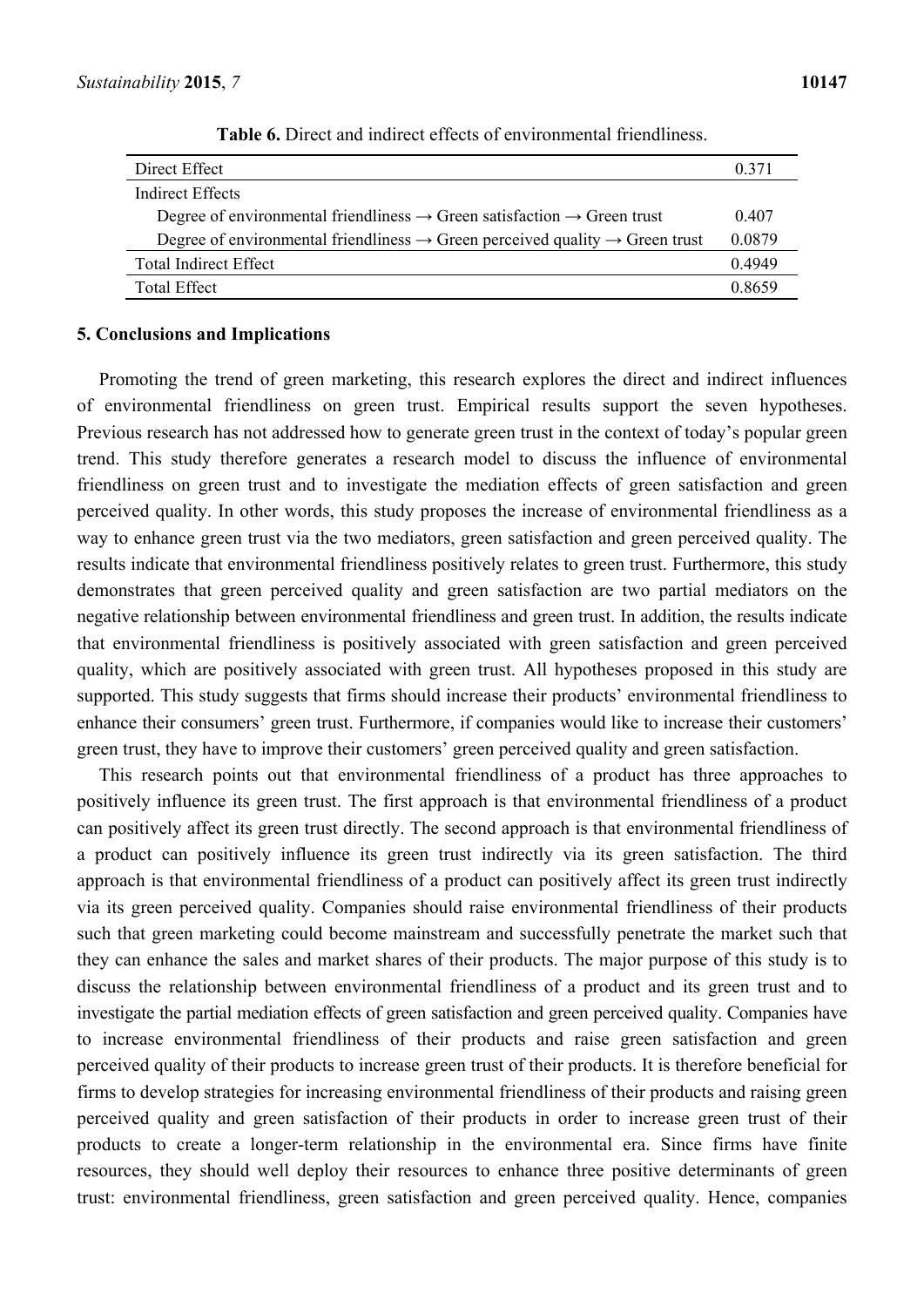should utilize every chance to raise environmental friendliness of their products and enhance green perceived quality and green satisfaction of their products.

There are four theoretical contributions in this paper. Firstly, this paper combines the ideas of perceived quality and satisfaction to extend the research on green marketing and to build up green trust from the increase of environmental friendliness, green satisfaction and green perceived quality. Secondly, there is no prior research discussing the relationship between environmental friendliness and green trust. This study proves that environmental friendliness positively affects green trust to fill the research gap. Thirdly, this study indicates that the relationship between environmental friendliness and green trust is partially mediated by green satisfaction and green perceived quality. Fourthly, raising environmental friendliness, green satisfaction and green perceived quality can help firms to increase their customers' green trust. This research extends the research of perceived quality, satisfaction, and trust into the field of green marketing.

There are four practical contributions in this study. Firstly, this study verifies that increasing environmental friendliness of a product cannot only raise its green satisfaction and green perceived quality, but also enhance its green trust. If companies would like to improve their consumers' green trust for their products, they have to enhance their products' environmental friendliness, green satisfaction and green perceived quality. Secondly, in a more complex marketing environment, consumers play a role of an effective information channel to build up trust in the market. Thus, firms need to increase green satisfaction and green perceived quality in order to enhance green trust. Thirdly, firms should raise green satisfaction and green perceived quality of their products. Because there are significant mediation effects of green satisfaction and green perceived quality in this study, companies can enhance green satisfaction and green perceived quality of their products to improve their green trust. Fourthly, this paper demonstrates that environmental friendliness of a product is positively associated with green satisfaction and green perceived quality that are positively associated with green trust. Environmental friendliness of a product does not only positively influence green trust directly, but also positively affects it via green satisfaction and green perceived quality indirectly.

This study explores the influence of environmental friendliness on green trust and discusses the mediation effects of green satisfaction and green perceived quality. Chen and Chang [30] explore the influence of "greenwash" on green trust and to investigate the mediation effects of green consumer confusion and green perceived risk. In contrast to Chen and Chang [30], who indicate that greenwash is a negative determinant of green trust, this study demonstrates that environmental friendliness is a positive determinant of green trust. Chen and Chang [25] discuss the influences of green perceived quality and green perceived risk on green trust and investigate the mediation effect of green satisfaction. Whereas Chen and Chang [25] indicate that green perceived risk is a negative determinant of green trust, this study demonstrates that environmental friendliness is a positive determinant of green trust. Chen and Chang [25] also point out that green perceived quality is a positive determinant of green trust, though this research proves that green perceived quality is a mediator between environmental friendliness and green trust. On the other hand, this study also reveals that green satisfaction positively affects green trust, a result supported by Chen and Chang [25]. Moreover, this study also demonstrates that green perceived quality positively affects green trust. This result is also supported by Chen and Chang [25].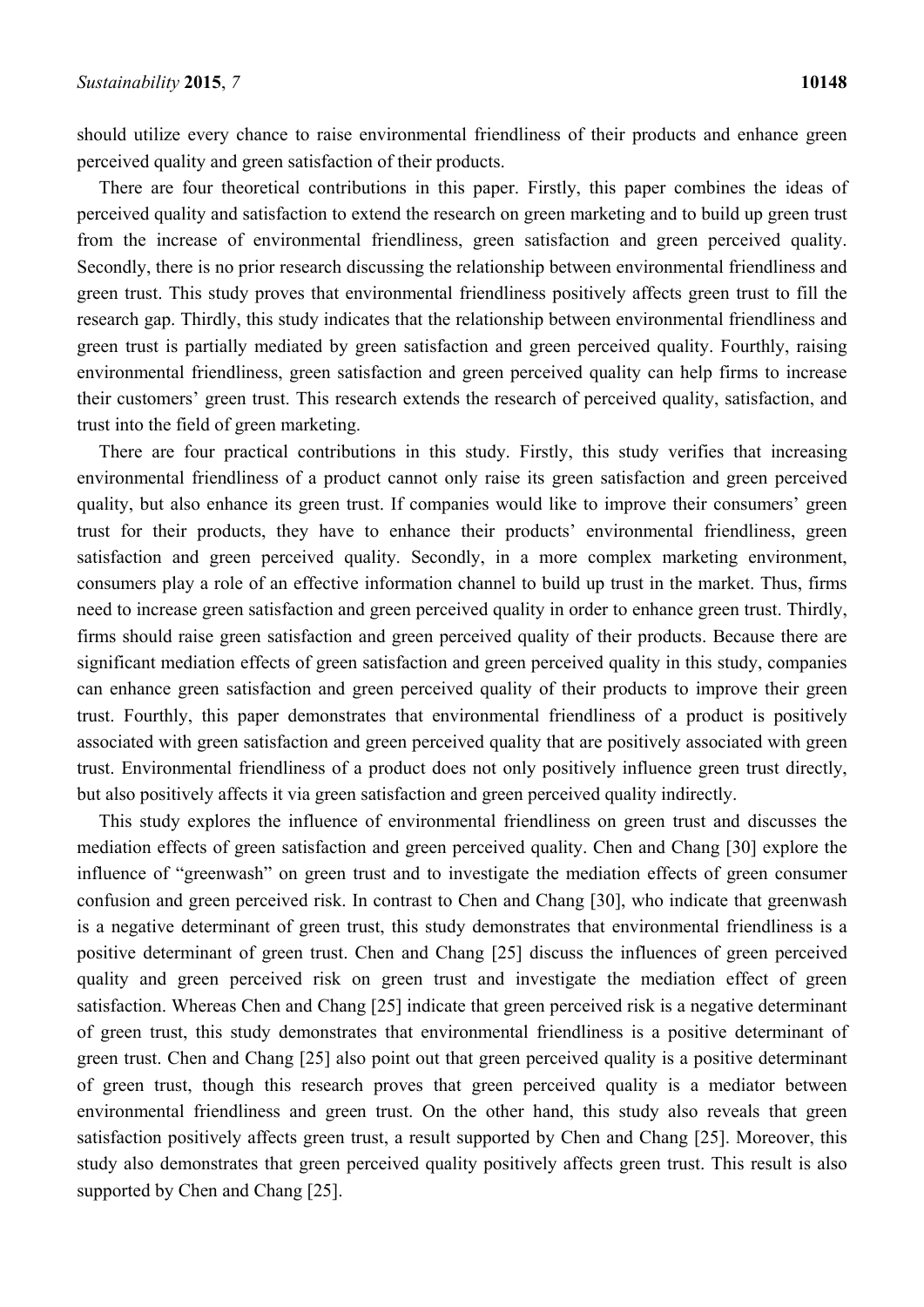In order to increase the environmental friendliness of a product, firms should determine the sources of environmental friendliness of a product and develop them to subsequently increase green satisfaction and green perceived quality and further enhance green trust. In terms of future research, this study provides the following four directions. First, because this research concentrates on green products future research can examine the purchase of general products for a comparison with this study. Second, since this study is undertaken in Taiwan, future research can focus on other countries to see how results compare or vary. Third, this study adopts an empirical research by means of a questionnaire survey that only provides cross-sectional data; future research can therefore look toward a longitudinal study to uncover the differences of environmental friendliness, green satisfaction, green perceived quality, and green trust in the different stages of the environmental regulations in the world. Fourth, although price is a very sensitive and contributing factor to green consumers, it is not explored in this study. We recommend that future research consider the price factor in the research model. Finally, we hope that the research findings are beneficial to researchers, managers, policy makers, and practitioners, and contribute to future research as reference.

#### **Acknowledgments**

The authors are grateful for the funding of National Science Council in Taiwan for this study, and the project number of this study is NSC 101-2410-H-305-074-MY3.

# **Author Contributions**

Yu-Shan Chen initiated the project and conceptualized the paper. Ching-Ying Lin analyzed the data and completed the paper in English. Chia-Sui Weng made contributions in data collection and writing material.

# **Conflicts of Interest**

The authors declare no conflict of interest.

#### **References**

- 1. Yang, C.; Wang, Y.; Fong, L.; Hsieh, S. A study of the hospitality personal cognizance, attitude and behavior toward practice of green productivity. *J. Tour. Stud.* **2007**, *13*, 165–192.
- 2. Krause, D. Environmental Consciousness: An Empirical Study. *J. Environ. Behav.* **1993**, *25*, 126–142.
- 3. Henriques, I.; Sadorsky, P. The determinants of an environmentally responsive firm: An empirical approach. *J. Environ. Econ. Manag.* **1996**, *30*, 381–395.
- 4. Garbarino, E.; Johnson, M.S. The different roles of satisfaction, trust, and commitment in customer relationships. *J. Mark.* **1999**, *63*, 70–87.
- 5. Oliver, R.L. What is Customer Satisfaction. *Whart. Mag.* **1981**, *5*, 36–41.
- 6. Shao Yeh, Y.; Li, Y.-M. Building trust in m-commerce: Contributions from quality and satisfaction. *Online Inf. Rev.* **2009**, *33*, 1066–1086.
- 7. Kardes, F.R.; Posavac, S.S.; Cronley, M.L. Consumer inference: A review of processes, bases, and judgment contexts. *J. Consum. Psychol.* **2004**, *14*, 230–256.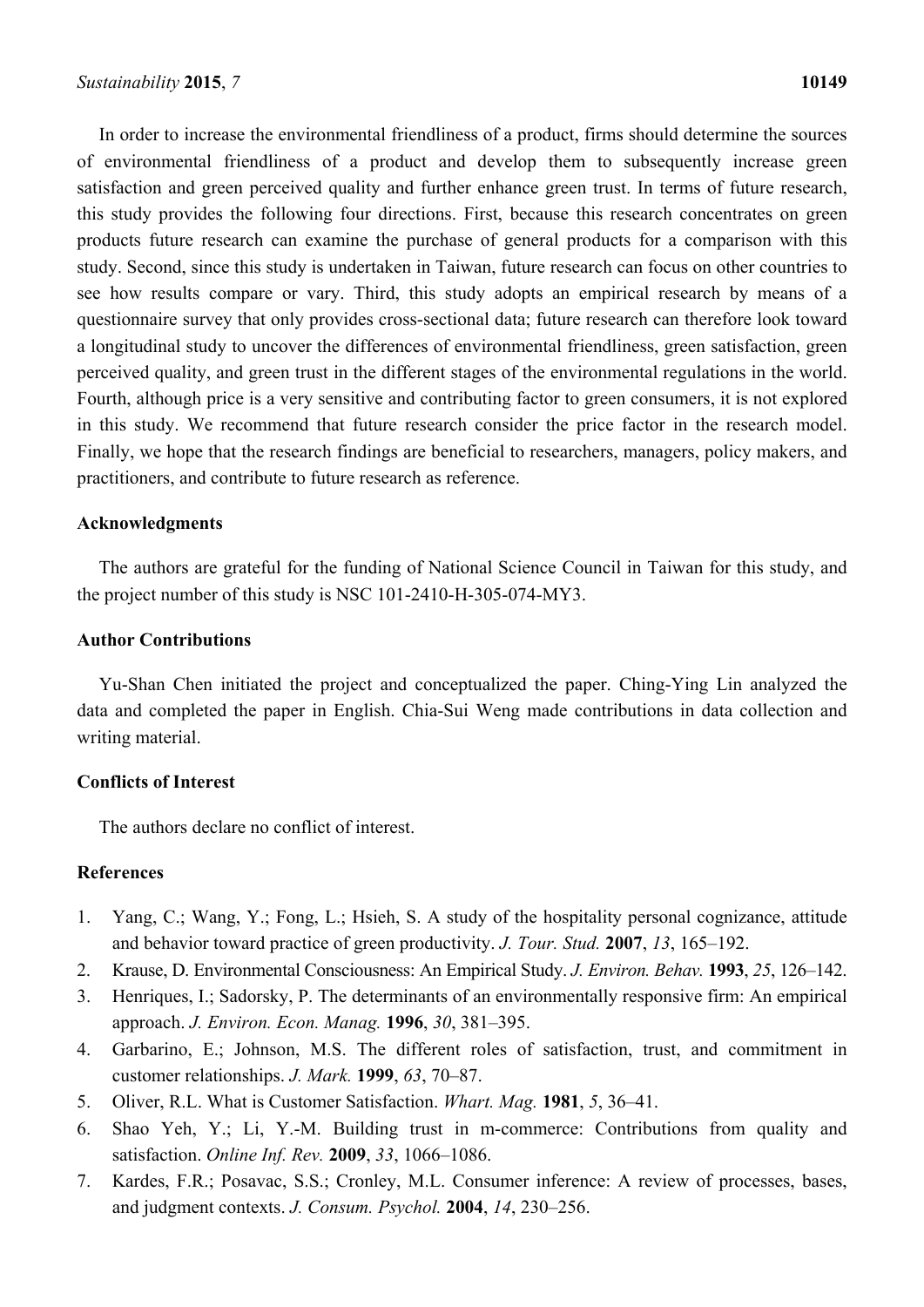- 8. Kotler, P. *Marketing Management: Analysis, Planning, Implementation, and Control*; Prentice Hall: Upper Saddle River, NJ, USA, 1999.
- 9. Chen, Y.-S.; Chang, C.-H.; Lin, Y.-H. The Determinants of Green Radical and Incremental Innovation Performance: Green Shared Vision, Green Absorptive Capacity, and Green Organizational Ambidexterity. *Sustainability* **2014**, *6*, 7787–7806.
- 10. Kontogianni, E.; Kouthouris, C. Investigating environmentally friendly behavior among users and visitors of a Greek ski resort. *Trends Sport Sci.* **2014**, *21*, 101–110.
- 11. Zimmer, M.R.; Stafford, T.F.; Stafford, M.R. Green issues: Dimensions of environmental concern. *J. Bus. Res.* **1994**, *30*, 63–74.
- 12. Minton, A.P.; Rose, R.L. The effects of environmental concern on environmentally friendly consumer behavior: An exploratory study. *J. Bus. Res.* **1997**, *40*, 37–48.
- 13. McCarty, J.A.; Shrum, L. The recycling of solid wastes: Personal values, value orientations, and attitudes about recycling as antecedents of recycling behavior. *J. Bus. Res.* **1994**, *30*, 53–62.
- 14. Han, H.; Hsu, L.-T.; Lee, J.-S. Empirical investigation of the roles of attitudes toward green behaviors, overall image, gender, and age in hotel customers' eco-friendly decision-making process. *Int. J. Hosp. Manag.* **2009**, *28*, 519–528.
- 15. Schwartz, S.H. Normative explanations of helping behavior: A critique, proposal and empirical test. *J. Exp. Soc. Psychol.* **1973**, 9, 349–364.
- 16. Black, J.S.; Stern, P.C.; Elworth, J.T. Personal and contextual influences on household energy adaptations. *J. Appl. Psychol.* **1985**, *70*, 3–21.
- 17. Hopper, J.R.; Nielsen, J.M. Recycling as altruistic behavior. *Environ. Behav.* **1991**, *23*, 195–220.
- 18. Stern, P.C.; Dietz, T.; Guagnano, G.A. The new ecological paradigm in social-psychological context. *Environ. Behav.* **1995**, *27*, 723–743.
- 19. Chen, Y.-S.; Chang, C.-H.; Lin, Y.-H. Green Transformational Leadership and Green Performance: The Mediation Effects of Green Mindfulness and Green Self-Efficacy. *Sustainability* **2014**, *6*, 6604–6621.
- 20. Xiao, X.; Xia, Z.; Zhang, X.; Qu, J.; Zhang, X.; Lan, R.; Chen, H. New Development on Environmentally Friendly Coatings. *J. Chem. Ind. Eng. (China)* **2003**, *54*, 531–537.
- 21. Young, W.; Hwang, K.; McDonald, S.; Oates, C.J. Sustainable consumption: Green consumer behaviour when purchasing products. *Sustain. Dev.* **2010**, *18*, 20–31.
- 22. Chen, Y.S. The drivers of green brand equity: Green brand image, green satisfaction, and green trust. *J. Bus. Ethics* **2010**, *93*, 307–319.
- 23. Polonsky, M.J. An introduction to green marketing. *Electron. Green J.* **1994**, *1*, 1–10.
- 24. Chen, Y.S. Towards green loyalty: Driving from green perceived value, green satisfaction, and green trust. *Sustain. Dev.* **2013**, *21*, 294–308.
- 25. Chen, Y.-S.; Chang, C.-H. Towards green trust: The influences of green perceived quality, green perceived risk, and green satisfaction. *Manag. Decis.* **2013**, *51*, 63–82.
- 26. Chen, Y.-S.; Lin, C.-L.; Chang, C.-H. The influence of greenwash on green word-of-mouth (green WOM): The mediation effects of green perceived quality and green satisfaction. *Qual. Quant.* **2014**, *48*, 2411–2425.
- 27. Chang, C.-H.; Chen, Y.-S. Managing green brand equity: The perspective of perceived risk theory. *Qual. Quant.* **2013**, *48*, 1753–1768.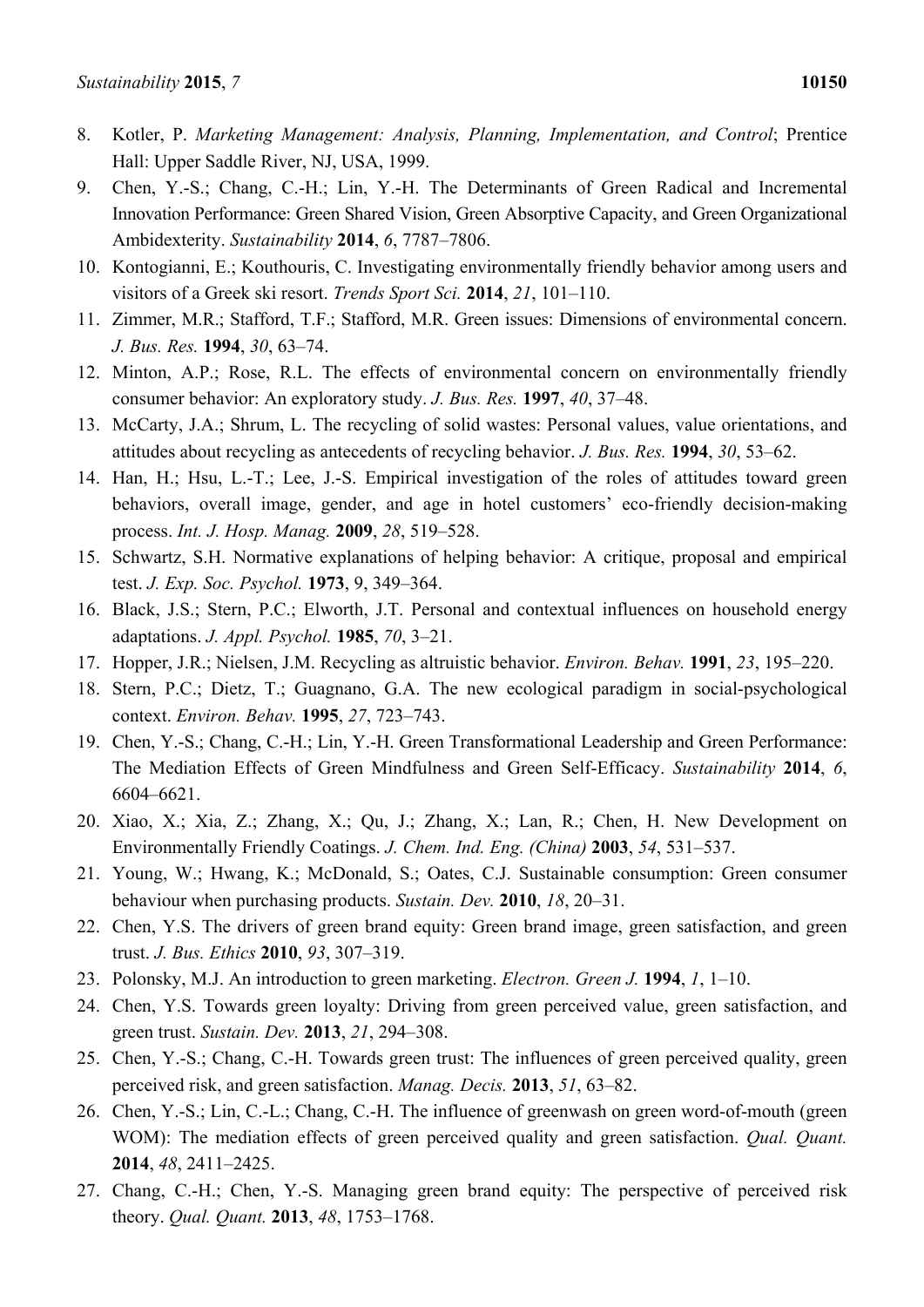- 28. Laufer, W.S. Social accountability and corporate greenwashing. *J. Bus. Ethics* **2003**, *43*, 253–261.
- 29. Chen, Y.-S.; Chang, C.-H. Enhance green purchase intentions: The roles of green perceived value, green perceived risk, and green trust. *Manag. Decis.* **2012**, *50*, 502–520.
- 30. Chen, Y.-S.; Chang, C.-H. Greenwash and green trust: The mediation effects of green consumer confusion and green perceived risk. *J. Bus. Ethics* **2013**, *114*, 489–500.
- 31. Foxman, E.R.; Berger, P.W.; Cote, J.A. Consumer brand confusion: A conceptual framework. *Psychol. Mark.* **1992**, *9*, 123–141.
- 32. Murga-Menoyo, M. Learning for a sustainable economy: Teaching of green competencies in the university. *Sustainability* **2014**, *6*, 2974–2992.
- 33. Ranaweera, C.; Prabhu, J. The influence of satisfaction, trust and switching barriers on customer retention in a continuous purchasing setting. *Int. J. Serv. Ind. Manag.* **2003**, *14*, 374–395.
- 34. Cardozo, R.N. An experimental study of customer effort, expectation, and satisfaction. *J. Mark. Res.* **1965**, *2*, 244–249.
- 35. Wong, A. Integrating supplier satisfaction with customer satisfaction. *Total Qual. Manag.* **2000**, *11*, 427–432.
- 36. Sheu, J.B. Green supply chain collaboration for fashionable consumer electronics products under third-party power intervention—A resource dependence perspective. *Sustainability* **2014**, *6*, 2832–2875.
- 37. Ravald, A.; Grönroos, C. The value concept and relationship marketing. *Eur. J. Mark.* **1996**, *30*, 19–30.
- 38. Geyskens, I.; Steenkamp, J.-B.E.; Kumar, N. A meta-analysis of satisfaction in marketing channel relationships. *J. Mark. Res.* **1999**, *36*, 223–238.
- 39. Oliver, R.L. *Satisfaction: A Behavioral Perspective on the Customer*; McGraw Hill: New York, NY, USA, 1997.
- 40. Chen, C.-N.; Lin, S.-Y.; Ting, S.-C. The Relationships of Trust, Commitment, and the Related Factors: An Empirical Study of the Franchise Systems. *Taiwan Acad. Manag. J.* **2005**, *5*, 209–229.
- 41. Walter, A.; Mueller, T.A.; Helfert, G. The impact of satisfaction, trust, and relationship value on commitment: Theoretical considerations and empirical results. In Proceedings of the 16th IMP Conference, Bath, UK, 7–9 September 2000.
- 42. Zeithaml, V.A. Consumer perceptions of price, quality, and value: A means-end model and synthesis of evidence. *J. Mark.* **1988**, *52*, 2–22.
- 43. Aaker, D.A. *Building Strong Brands*; Simon and Schuster: New York, NY, USA, 2012.
- 44. Sweeney, J.C.; Soutar, G.N.; Johnson, L.W. The role of perceived risk in the quality-value relationship: A study in a retail environment. *J. Retail.* **1999**, *75*, 77–105.
- 45. Brucks, M.; Zeithaml, V.A.; Naylor, G. Price and brand name as indicators of quality dimensions for consumer durables. *J. Acad. Mark. Sci.* **2000**, *28*, 359–374.
- 46. Lowry, P.B.; Vance, A.; Moody, G.; Beckman, B.; Read, A. Explaining and predicting the impact of branding alliances and web site quality on initial consumer trust of e-commerce web sites. *J. Manag. Inf. Syst.* **2008**, *24*, 199–224.
- 47. Chaudhuri, A.; Holbrook, M.B. The chain of effects from brand trust and brand affect to brand performance: The role of brand loyalty. *J. Mark.* **2001**, *65*, 81–93.